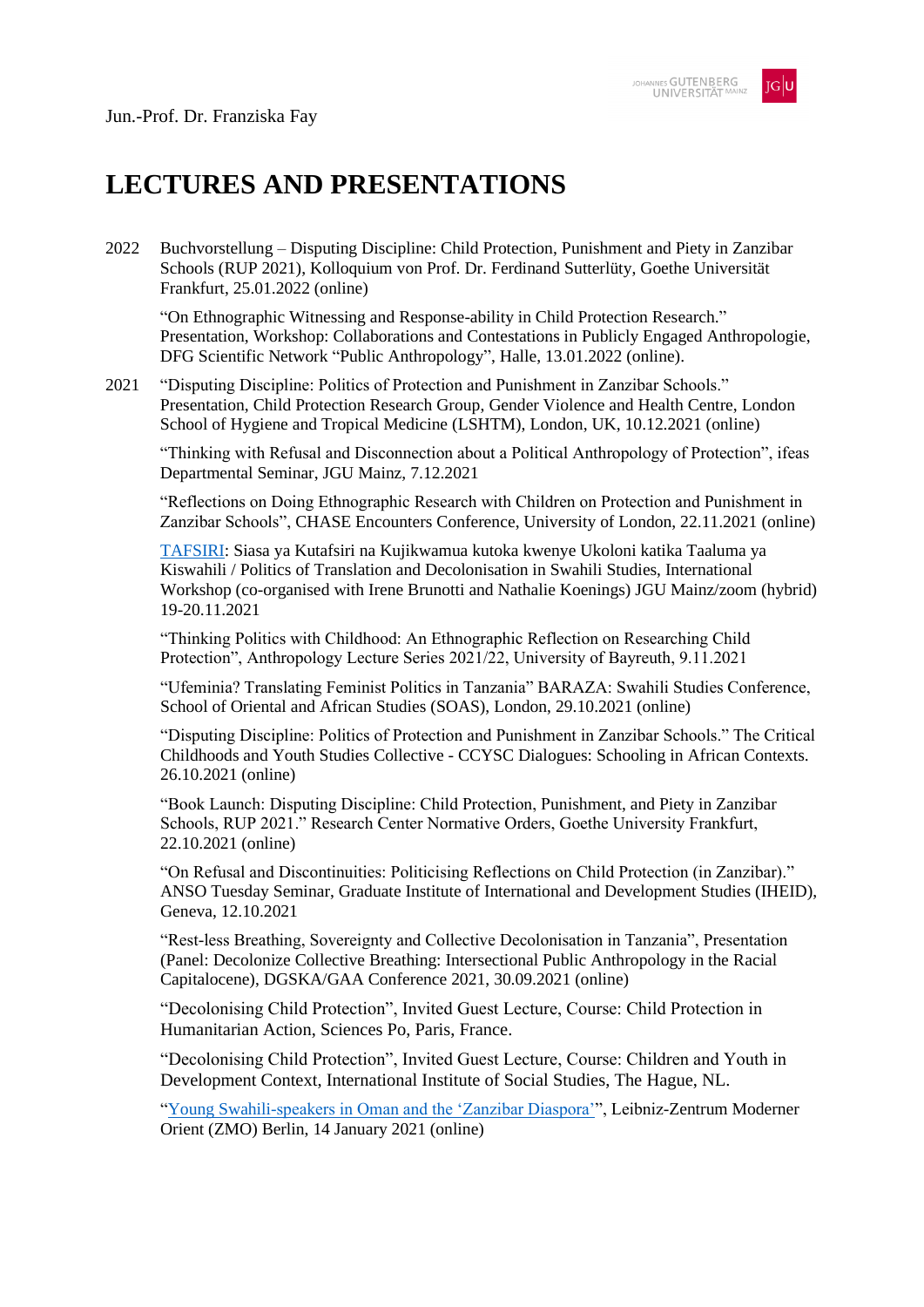2020 ["Waswahili \(Vijana\) wa Oman na Dhana ya 'Zanzibar Diaspora'"](https://www.youtube.com/watch?v=EXNpXkjZBnI&feature=emb_title), Baraza la Kiswahili la Berlin (BALAKI-BE), ZMO (online)

"Normative Orders Insights – [Dr. Franziska Fay beantwortet 5 Fragen zu ihrer Forschung mit](https://youtu.be/eHq4TAvw93o)  [Blick auf die Coronakrise"](https://youtu.be/eHq4TAvw93o), Research Centre Normative Orders, Goethe University Frankfurt (online)

"After Waithood? Contemporary Approaches to Research with Youth Across 'Muslim Worlds'." Organiser, International Workshop, Research Centre Normative Orders, Goethe University Frankfurt

"Islam, Kinderschutz, und Konsens-Suche in Qur'anschulen in Sansibar", Invited Guest Lecture, Lecture Series of the Frankfurt Research Centre on Global Islam, Goethe University Frankfurt

2019 "When Ruins Speak: Making Sense of Space on the Kenya Coast", Workshop: Sociolinguistic Perspectives on Variation in Swahili, University of Mainz

"Youth Identity and Belonging in the 'Zanzibar Diaspora'", Bloomsbury Childhood and Youth Studies Group, UCL, London

"Decolonising Child Protection", Module: Critical Theoretical Debates about Global Childhoods and Society, University College London/ IOE, London

"The Prophet Told Us to Use the Cane, but...' – Islam, Kinderschutz, und Konsens-Suche in Sansibar", Presenter, Conference of the German Anthropological Association, University of Konstanz, Germany

"Youth Identity and Belonging in the Zanzibar Diaspora", Presenter, Conference: Us and Them: Diasporas for Others in the Indian Ocean, Centre for Interdisciplinary Area Studies, Martin-Luther University Halle, Germany

"Moral übersetzen? Sprachanthropologische Überlegungen zu Kindheit und Disziplin im Swahili-sprachigen Sansibar", Presenter, Afrikanistisches Kolloquium, Instiute for African Studies, Goethe University Frankfurt, Germany

"Young People and Future-Making between Zanzibar and Oman", Presenter, Conference: Rurality and Future Making, University of Cologne, Germany

"Discussion Panel: A Critical Return to Youth in North Africa", Invited speaker, Leiden University Centre for the Study of Islam and Society (LUCIS), The Hague, Netherlands

2018 ["Children's Rights and Critique: Decolonial Perspectives on a Development Aid Sector.](https://www.youtube.com/watch?v=IWPFo_kpnBw)" (*Kinderrechte und Kritik: Dekoloniale Perspektiven auf ein Feld der Entwicklungszusammenarbeit*), Invited public lecture, Goethe Lectures Offenbach, Klingspor Museum, Offenbach, Germany.

"Being Young and Being Muslim in Oman: Contemporary Reforms Around Childhood, Piety, and Education in the Sultanate." Panel convenor,  $25<sup>th</sup>$  International Congress of DAVO, Frankfurt Research Centre on Global Islam, Goethe University Frankfurt, Germany.

"Corporal Punishment and Child Protection in Zanzibar Schools – A Review.", Presenter, Workshop: Children and Youth Facing Violence in Africa: What Do We Know? What Can We Do?, Young Lives, University of Oxford and UCL Institute of Education, Addis Ababa, Ethiopia.

"Conducting Research with Adolescents Subject to Physical and Humiliating Punishment in Zanzibar." Presenter, Workshop: Engaging Hard-to-Reach Adolescents: Insights from Participatory Ethnographic Research. UNICEF Office of Research-Innocenti, Florence, Italy.

"Between '*malezi ya jamii*' and '*malezi ya kisasa*': Changing Temporalities and Spaces of Child Rearing in Zanzibar.", Presenter, 3rd international thematic CRG conference on Africa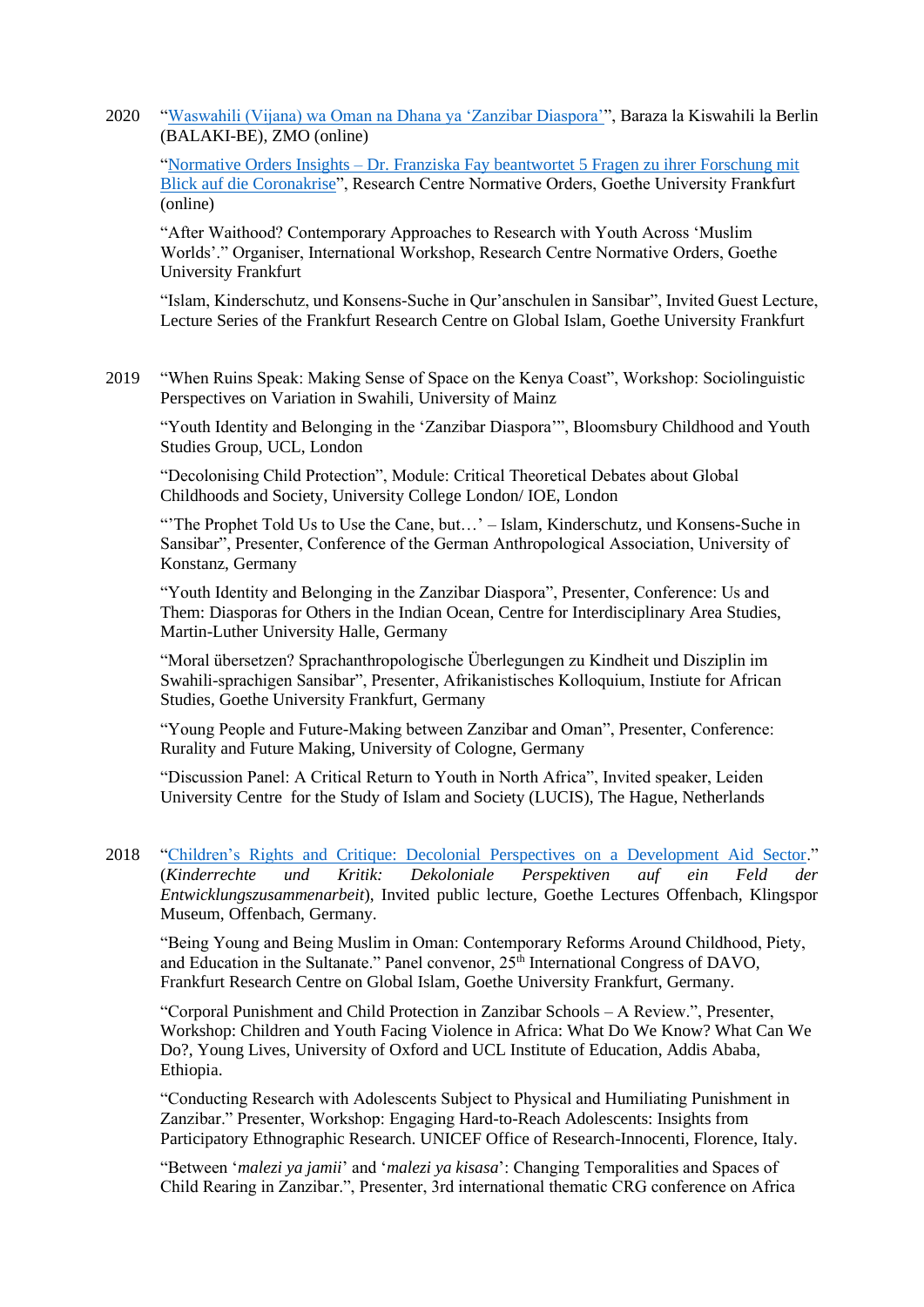and the Indian Ocean, Zentrum für Interdisziplinäre Regionalstudien Martin-Luther University, Halle (Saale), Germany.

"Säkularisierung und islamische Bildung: Koranschul-Reformen in Sansibar." Presenter (poster), Sommersymposium, Frobenius-Institute for Research in Cultural Anthropology, Goethe University Frankfurt, Germany.

"'Men who Abuse Boys are Gay': Addressing the Gender Gap in Children's Experiences of Violence and Child Protection in Zanzibar." Presenter, Workshop: Zanzibar: showing/hiding, saying/concealing and other (false-)secrets, Université Paris Nanterre/EHESS, Paris, France.

"Discipline, Chastisement and Child Protection in Schools in Zanzibar – Lessons learned from a PhD research project." Presenter, Save the Children Zanzibar Office, Tanzania.

2017 "'We are the Nation of Tomorrow' – Young Zanzibaris' Constructions of Belonging and Citizenship amidst Child Rights Reconfigurations." Presenter, German Anthropological Association (DGV), Berlin.

"Belonging through Uncertainty – Chaos Navigation in Young People's Lives." Workshop coorganizer (with Mario Schmidt), German Anthropological Association (DGV), Berlin.

2016 "'A Child is Someone who Greets the Elders': Narratives of Children and Childhood in Zanzibar." Presenter, African Studies Association of the UK (ASA UK), Cambridge.

"Karaoke and Beyond: Challenging the Impact Agenda." Lab co-convenor (with Zoe Goodman), Association of Social Anthropologists of the UK and Commonwealth (ASA2016), Durham.

"Discipline or Punishment? Exploring 'Child Protection' Interventions in Schools in Zanzibar.", Module: Children's Rights in Practice, University College London/IOE, UK, 2016.

"Navigating the Self in the Politics of Child Protection in Zanzibar: Thoughts on Positionality and Punishment." Presenter, Anthropology in London Day, London.

"Children's Perceptions of 'Child Protection' in Educational Settings in Zanzibar." Presenter (poster), Exploring Childhood Studies in the Global South Workshop, Sheffield.

2015 "The Meaning of *Adabu* and *Adhabu* for the 'Child Protection' Discourse in Zanzibar." Presenter, Baraza: Swahili Conference, London.

"Challenges and Opportunities of Studying Perceptions of Child Protection in Zanzibar, Tanzania." Presenter, Association of Social Anthropologists of the UK and Commonwealth (ASA 2015), Exeter.

- 2014 "Contesting the Ordinary: Children's and Young People's Perspectives on 'Child Protection' Measures in Educational Settings in Zanzibar, Tanzania." Presenter, German African Studies Association (VAD), Bayreuth.
- 2013 "Implementing Child Protection: Contesting (Universalized) Notions of Childhood, Violence and Authority." Presenter, European Consortium for Political Research (ECPR), Bordeaux.

## **Media Appearances**

- 2020 Interview [\(Pt I](https://youtu.be/eBBqPzZqvRs) and [Pt II\)](https://youtu.be/9HSiGIGZNyk) with UK SWAHILI CHANNEL, *Kioo Cha Jamii*, about child protection and corporal punishment in Zanzibar, 1/8 August 2020
- 2020 *[Interview](https://youtu.be/QQycG9z-KCs)* with BBC Swahili's Salim Kikeke on racism and the situation in the USA after the killing of George Floyd, 3 June 2020